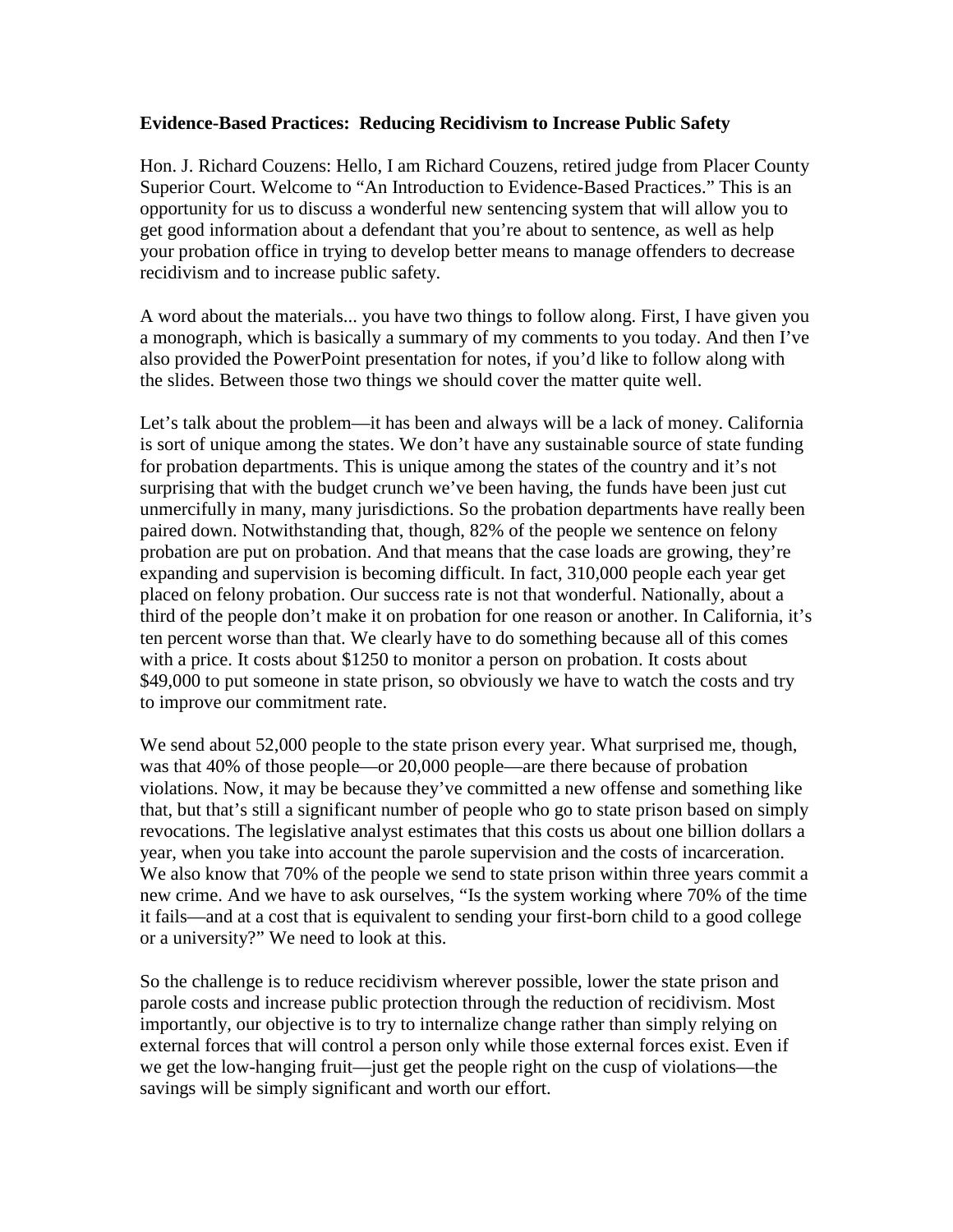## Yes...

>> What about programs in the state prison system? Wouldn't that also help in terms of recidivism before they come back to the community?

Judge Couzens: There are some programs at CDCR but the programs are limited, they're overcrowded, they're hard to get into, so we can't rely on the state prison system to help with recidivism. Certainly to some extent that it can but a 70% rate is pretty hard to argue with and it's not working, even to the extent that we do have programs in state prison.

We need to have an understanding right up front. There are several legitimate purposes of sentencing—not all of them relate to recidivism. There is punishment. There is no question that if a crime is committed, there is a certain consequence to pay to society—a just proportionate punishment is called for. I call it the "just desserts," if you will. We also want to focus on public safety, and that can be accomplished through several strategies—rehabilitation, specific deterrents, incapacitation or control. With rehabilitation, obviously these are the traditional kinds of services we give people through counseling and other programs to try to improve their behavior. Specific deterrents would be the specific kind of punishment we impose on someone to make them realize that the cost of doing a crime is simply not worth it. Incapacitation sometimes is called for to protect public safety, where you take someone... you take them off the street for a period of time. And sometimes control is necessary, where you want to nail them down long enough to have a program work with them. All of these things are appropriate. We also have gentle deterrents. I think we're all as judges familiar with gentle deterrents. That's the message we send to people when we sentence. This is the message we send to the community about the price of crime. "This is what will happen to you if you violate the law." So that's an appropriate purpose. And of course there's restitution to the victim, restoration of the community—these are all important elements of sentencing. They overlap but at different times different purposes will take the lead.

What's interesting to note is that the risk reduction and management process that we're engaged in with evidence-based practice really focuses on the first three. Those are the things that we can affect by services that we can provide—that we can change—so that there will be an appropriate reduction of recidivism and to improve public safety.

The factor in red—the just desserts aspect—it focuses... to the rear... it focuses on what's happened. It looks at the defendant, his conduct, his involvement in the crime, his criminal record—that all goes into the element of trying to craft a proportionate sentence. The element in green looks forward—these are things that are going to happen in the future. We try to change behavior, try to internalize change, so that we get the positive reduction in recidivism. Fundamentally, though, all of these people are people that you have decided as a sentencing judge to put on probation. These are people that are going to be in your community so we have to ask ourselves, "What can we do as a system to maximize the benefit that they will get from our services so that recidivism reduces, public safety increases?" So we focus on the green. We acknowledge the red, we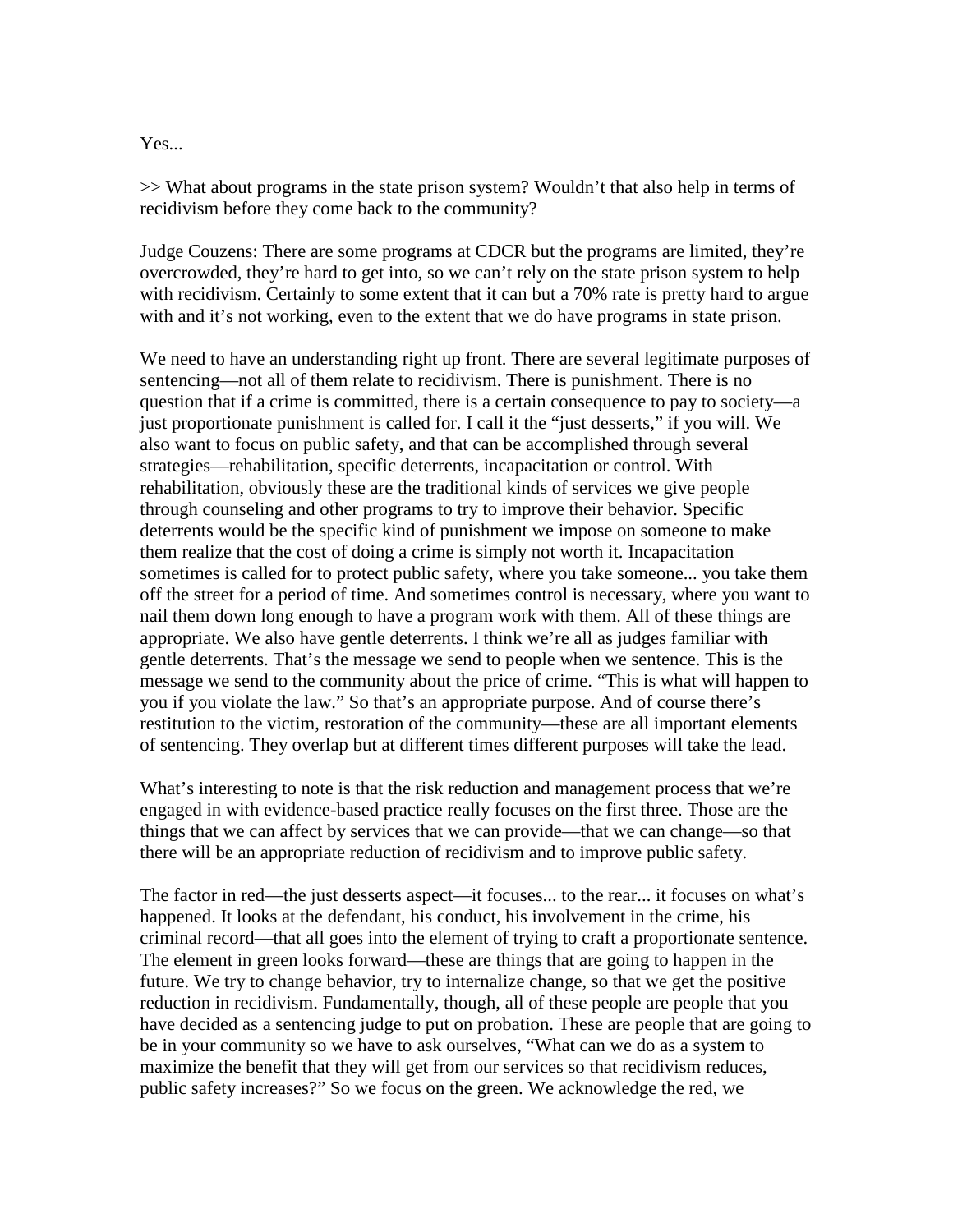acknowledge the other purposes of sentencing, but when we talk about evidence-based practice we're really focusing on things that we can change for the future.

So let's talk about what evidence-based practice is and what it is not. Evidence-based practice is more information about the offender. You certainly will have information about the offender through traditional probation reports and other things of that nature, but this is providing new information about the defendant that should give you more insight into what the defendant's problems are and how best to solve them. It's one tool among many. You are going to use your good judgment. You are going to use probation reports, you are going to use your gut, you are going to use private probation reports—all the things that you have traditionally used. And this is one more tool that will give you valuable information to work with. It's not going to be controlling. It's simply one more thing to consider but it's very good information and so it's very valuable to consider. It will provide a better management tool for probation. It will allow them to segregate their assets, to focus their probation officers on people that will get the most from their services, so it's a valuable management tool. And of course, through all of this we expect it will result in an overall reduction in recidivism.

What evidence-based practice is not is anyone telling you how to sentence. You are still going to decide to send people to state prison for good reasons. You are still going to be expected to exercise your independent judgment and good common sense in sentencing people. So no one is going to tell you how to sentence. It's not going to replace that valuable tool you have which is independent judgment. We want you to use it. You will not always agree with what comes up on an at-risk assessment. You will find that for whatever reason you feel that that should take a secondary role. And that's fine and that's as it should be. This is simply one more thing to consider in the course of your sentencing duties.

In 2009, the Legislature enacted SB 678. SB 678 is a performance-based program to fund probation services through a reduction in commitments to state prison. Basically, the way it works is that a baseline was established for all counties in 2006, 2007 and 2008, and then that baseline is compared against the 2010 rates of commitment to state prison—and so forth each year. And the understanding is that 40-45% of the cost savings to the state by people not going to state prison—that are retained and successfully on probation gets to be shared with the counties. We're talking about significant sums of money. Originally the Legislature provided \$45 million for seed money that was to be spread over three years. This year in the Governor's budget there is \$88 million to be shared essentially in one year, so real money is going to the probation departments if we can successfully maintain people on probation—keep them in the community appropriately.

The money that comes back to the county is to be used for evidence-based programs. It can be data reporting centers. It could be to develop new programs or assessment tools but it's all to be focused on evidence-based work. The Judicial Council is going to be asked to change the rules that they operate under to more focus the judges on evidencebased practice so we can utilize them as legitimate sentencing factors. We're instructed to create a community corrections partnership among all the criminal justice players so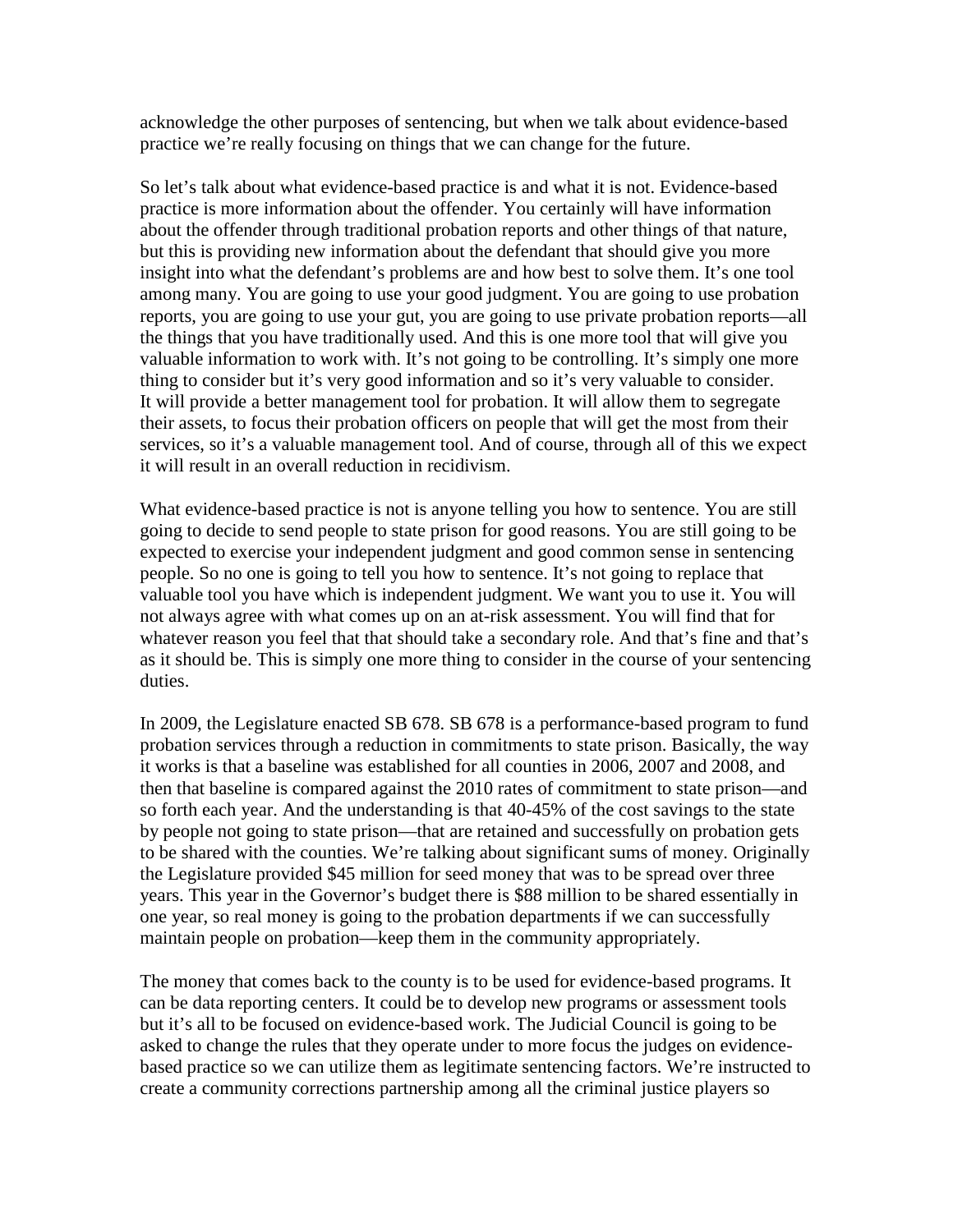everybody is involved. This is led by probation but it includes the courts, the DAs, the public defenders, other criminal service agencies—all trying to work together to focus the community's efforts on the best way to utilize this money and to increase public safety.

As I've indicated, the current budget from the Governor has about \$88 million and hopefully that will survive this round in the summer. But the money is very real and very valuable for creating new programs where they don't exist previously.

So where do we fit in? Frankly, this is simply a very reasoned, appropriate use of scientific information that has been around for two decades. It's an experiment but it's one based on logic and common sense, and a depth of studies that's very, very impressive. And we're putting this science to work in a new sentencing system—a new approach to sentencing. We're being asked to support probation in its efforts. There are things that judges can do to support probation and, likewise, there are some things that the courts can do that would hurt probation. And we're asked to give support to probation. At the very least, we're being asked to "do no harm," to borrow a phrase from the medical community.

So what is evidence-based practice? This comes from the statute. It is "supervision, policies, procedures, programs and practices demonstrated by scientific research to reduce recidivism among individuals under probation, parole or post-release supervision." Where does all this come from? As I've indicated, this has been around for a good long time and it comes up through what we call the "gold standard" kinds of scientific research. It uses a rigorous evaluation process, where there is a control group and then compares it against the program. For example, it's not enough to say, "Does your program reduce recidivism?" What you have to be able to answer is, "Does your program reduce recidivism and where it will not if the program doesn't exist?" So is there a control group that reflects that your program actually makes a difference? That's required by a gold standard method of evaluation. Has it been replicated in multiple studies around the country? And is there a systematic review—a meta-analysis, if you will, so that you compare to study, and does all of this indicate the validity of what you're working with?

So this is where it comes from, and basically the principles of evidence-based practice come down to three major principles. There are some other things but the first is the risk principle—the "who." Who do we target? The needs principle—what factors do we look at when we're trying to target people? What are the things that are most likely to reduce recidivism? And then the third thing is the treatment principle—what works? What does the science say about the things that are actually effective in reducing recidivism?

First the risk principle—the "who." Here's a profound statement... "The level of supervision or services should be matched to the risk level of the offender." That is, the higher-risk offenders generally should receive more intensive supervision and services. Well, as my daughter would say, "Well, duh!" It seems logical, doesn't it? But in fact, we often do just the reverse. I'm sure many of you, just like me, regularly send first-time offenders into various programs and services. And why not? We get great reports back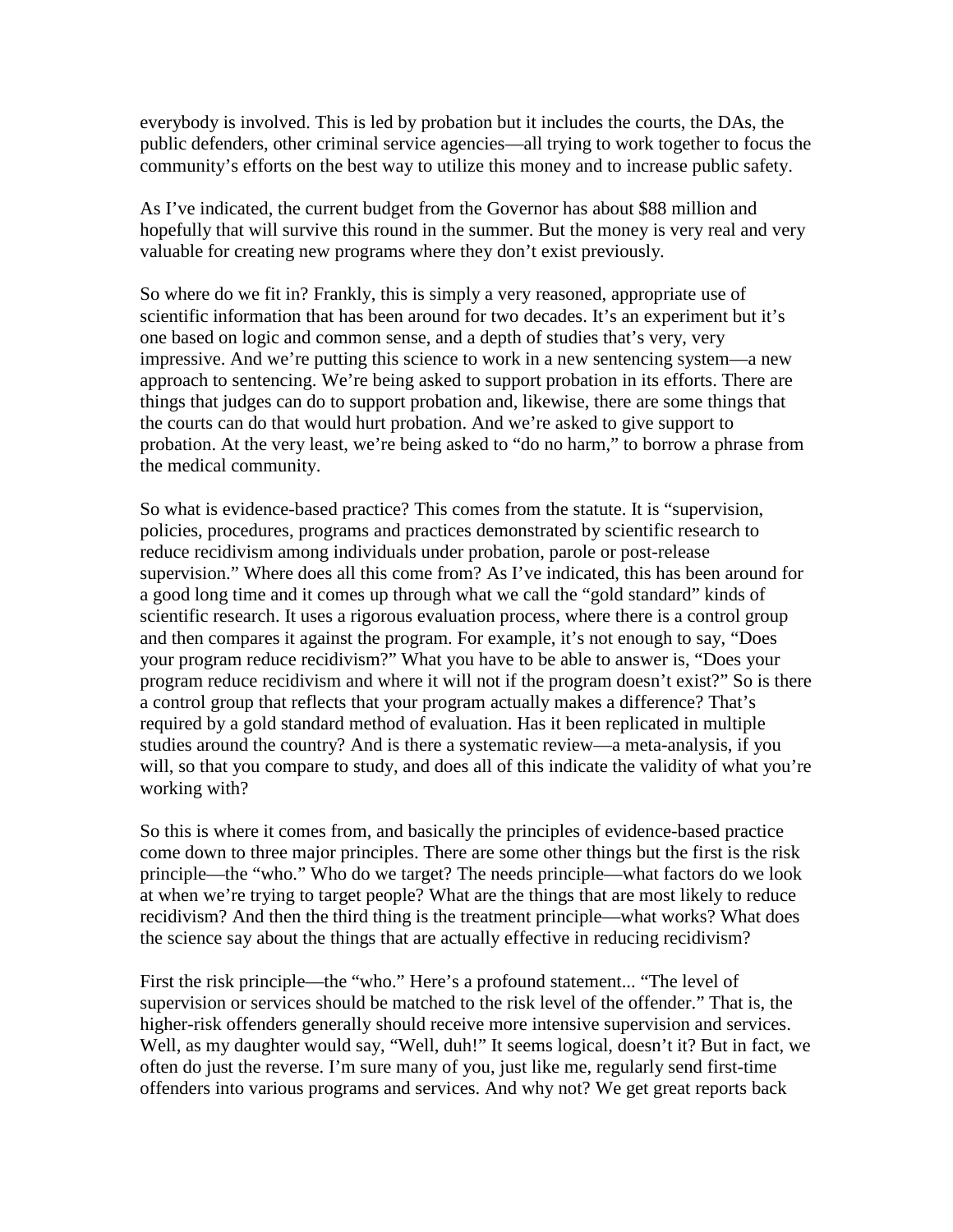from the programs. These people work through the programs, they succeed, they graduate, and they go on. Programs love them, it's good for their statistics. But the fact is we will see most of them probably would have improved even without the program. Who wants the difficult offender? Who wants the ones that talk back to the probation officer or the program? These are the people that need the work but we tend not to give them as much service.

We need to understand what risk is. Risk is the risk of re-offense, not the relative seriousness of either the crime committed or the potential re-offense. Let me stress that again. Risk is the risk of re-offense, not in the original committing crime or the crime that might be committed if there is a further violation. That's what we're talking about when we talk about risk. This is an example. It's a meta-analysis of several different studies that show the impact on recidivism and programs. You'll note the green bars. Without services, logically we'd tell you as the risk level increases the recidivism increases and it goes up in a steady geometric fashion. Then take a look at the blue bars. First of all, look at the far left hand and you'll see the low to medium-low offenders. You will be interested to note that those who get services tend to do worse than the ones who got no services at all. There's an explanation for this. We frequently mix high-end offenders and low-end offenders in the same program. Everybody gets sent to the program if they have a certain kind of violation. And it's a fact that, unfortunately, that the good people don't tend to rub off on the ones that commit crime. It's usually the other way around—the offenders tend to rub off on the people who are not so inclined to commit crimes, so that's a problem. Also, some of the people who are sent into these programs really don't need it so they're not committed to it. It makes them angry, it increases costs, they have to leave work in order to do these programs sometimes, so that is part of the consequence of imposing programs on people that don't need it. So they tend to increase more.

At the far end to the right, you'll notice that the high-end offenders also either do about the same as with treatment or a little worse. And these are the sociopaths. These are the people who are going to programs because they just want to learn how to commit crime better and that's all they get out of it.

But look at the middle group—from the medium to high risk offenders, you'll see a dramatic change in recidivism with putting emphasis on programs for these people. That's where you get the most bang for your buck, quite obviously. Another study was done in Travis County, Texas—this is where Austin is located. If you'll look at the column to the left—the pre-evidence-based practice program—you will see the recidivist rates between what they characterize as low, medium and high. And you'll see that there is a fairly substantial recidivist rate. After Travis County instituted evidence-based practice in 2007, the low-end offenders had only a six percent recidivist rate, or a drop of 77%. That's the most dramatic change. And you might guess what they did with respect to those low-end offenders... they did absolutely nothing. They just left them alone. They put them in a bank and they did better. But even across the board, you'll see that they accomplished a 17% reduction in recidivism simply by a proper management of the offenders and the application of evidence-based practice.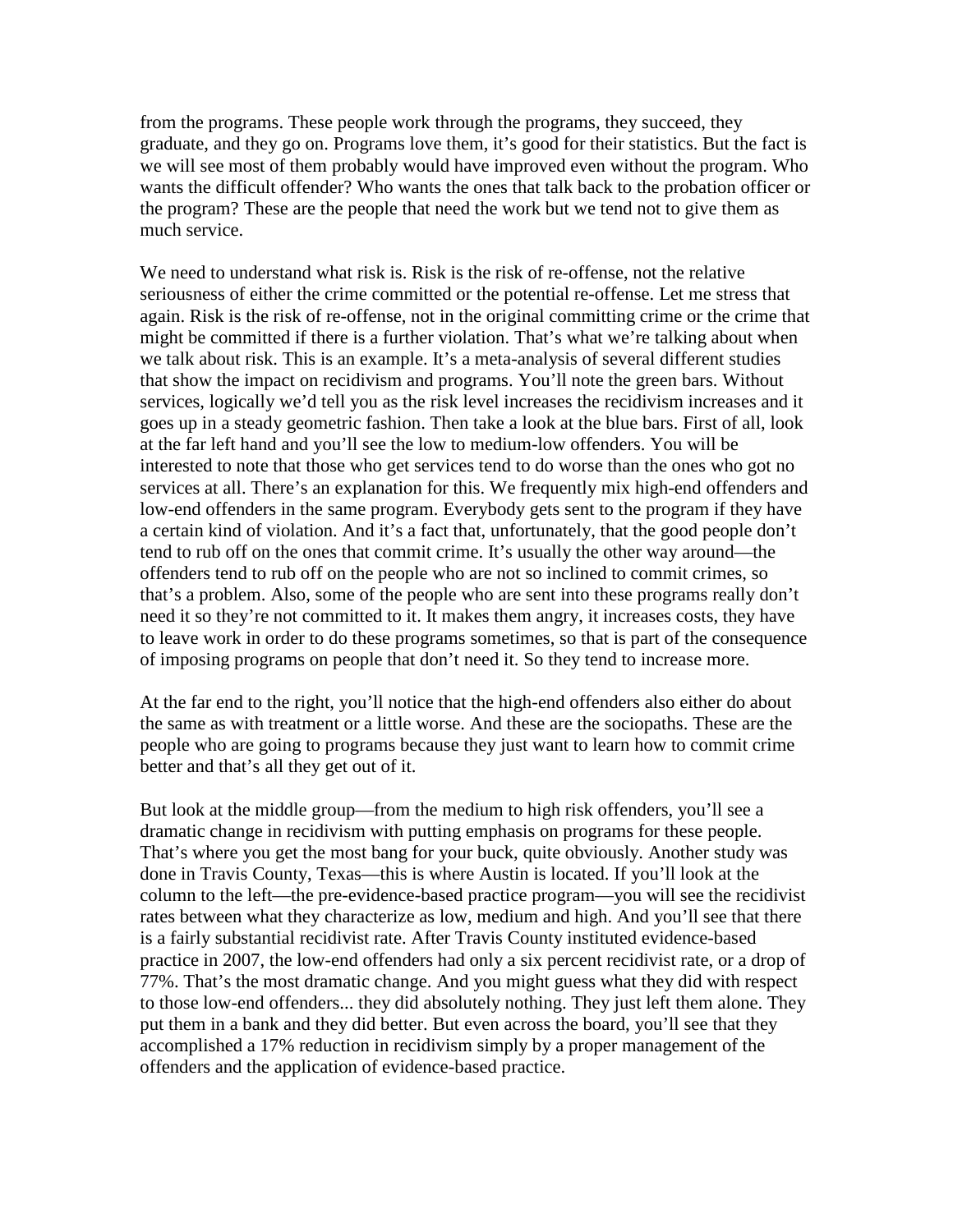So that's the "who." We focus on the medium to medium-high risk offenders to get the most for our efforts.

>> Has there been any... going back to that Travis County... is there... do they take into consideration age of the offender? Is that a factor that, you know, some of the higher offenders are older...

Judge Couzens: Well, the...

>> ... as opposed to the younger offenders? "Maybe it's better to take young offenders and try to get them so that they don't go on" kind of idea.

Judge Couzens: Age does affect recidivism but it's considered a static factor because there's nothing we can do about age. And so we try to focus on things that we can change and so age becomes in that effort more neutral. We focus on the likelihood of recidivism, and it's not just based on age. It's based on other factors as we will see in just a moment what the risk factors are. And you will see age is not among them. Yes, it does affect things but it's not a dynamic factor that we can worry about really because we can't change that.

## $>>$  Hmm.

Judge Couzens: Okay, let's talk about the needs principle—that is, what are the factors, what are the things that we should target? Here again is another profound statement... "The targets for intervention should be those offender characteristics that have the most effect on the likelihood of re-offending." Sort of a "duh" moment again. There are static factors—these certainly can predict future criminality. I think most of us are familiar with a static 99 for sex offenders. It is a pretty highly-reliable assessment tool that can assess persons based on things that have happened in the past—the kinds of crimes they've committed and that sort of thing—to predict future criminal behavior. So we know static factors can predict behavior. However, we can't do anything about static factors, as I've indicated. The dynamic factors are things that do things—their participation in treatment and that sort of thing, and risk changes. Those are changeable factors that we do want to focus on. These needs have phraseology—it's called the "criminogenic needs." It sort of sounds like psychobabble. These are the factors that we can focus on that can actually change a person's behavior. I'd like to give you an example in the medical area—heart attacks. These are the causes of heart attacks... elevated LDLs, smoking, diabetes, hypertension, abdominal obesity, stresses, failure to eat fruits and vegetables, and failure to exercise. What's interesting about this list, though, is that the top two account for twothirds of the cause of the heart attack. Now, if you have all of these I feel very sorry for you because you are 130 times more likely to have a heart attack than a person without them. But note that the top two account for two-thirds of the actual causes of heart attack. Let me ask you this... if you went to a doctor and your doctor said, "You have two problems. You have high LDL and you're not exercising like you should. I've got a great exercise program for you," and he gave it to you and sent you on your way, I think you would think that doctor just committed malpractice because he or she has not addressed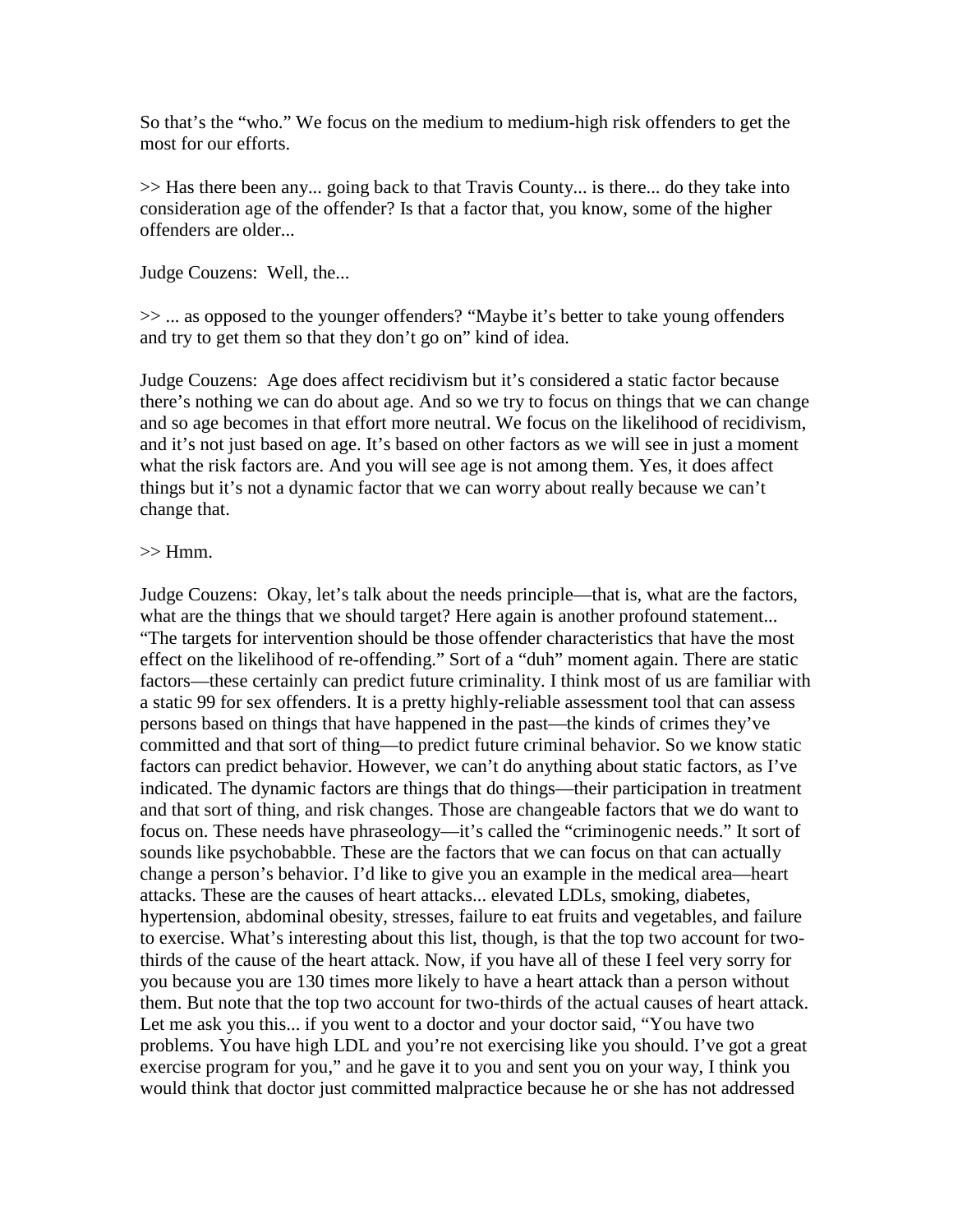the primary cause. And that's something like how we approach this process. Science has shown that the dynamic risk factors, those things that are most likely to cause criminal behavior, are anti-social attitudes, rationalization, minimization, not accepting responsibility, it's everybody else's fault, the police are just picking on me—that kind of thing. Anti-social friends, people with the same kind of attitudes that you have. Antisocial personality patterns—the risk takers, lack of self-control, impulsive, unreasonable anger and hostility. Those things account for a lot. Family and/or marital factors, substance abuse, education or lack of it, employment, anti-social leisure activities—all of these things contribute to criminal behavior. But the top four account for a vast majority. Now, what's interesting about that list to me is that if you look at that list from the top to the bottom, you notice that most of our court programs are focused on the bottom. We send people to substance abuse, we try to get them jobs, we deal with educational issues, but how many of our programs deal with the top four issues? Not very many. You know, certainly the bottom four are important. They clearly need to be addressed if they exist. But let's take employment, for example. You know, we've had unprecedented employment problems these past few years because of our economy, yet the crime rate has not increased. It's gone down. And that's because most people who lose their job do the pro-social thing—they find another job. So while education and employment are important, they don't control as much as the top four do. We're not suggesting that you don't address the bottom four. It's just that you can't ignore the top four and think that you're doing the right thing. You may need to do both. So you have to ask, in light of what we know now, what's happening in corrections would be grounds for malpractice in medicine. We are the doctor who is not dealing with the high LDL levels. We're the doctor who is not dealing with the causes of crime. We're dealing with things that are more symptomatic. We need to change the focus if we're going to be effective.

The actuarial risk needs assessment is the engine that drives all of this. This is the tool the assessment tool that identifies what people need by way of treatment programs and their ability to succeed on probation. It's the thing that sets up the programs. It guides everything in our efforts. You know, it's a lot of very good information about a defendant. As I indicated previously, you still will have a tendency to use your gut—how you size up a person. But it's been shown that a quality risk assessment tool is going to be about eight times more accurate than your gut. And so you need to really focus on the variables that make a difference, and that is what is identified by the risk needs assessment. You'll be looking at it from the standpoint of both validation and reliability. Is it valid? Is it accurate? Does it measure what it's supposed to measure? Is it reliable in the sense that two probation officers giving the assessment should come up with the same answer? That's all a part of it. Some of these tools are generalized criminal assessment tools, some are specialized like the static 99 for sex offenders or the SAS evaluation for drug offenders. But you have both kinds available. Some are proprietary, some are nonproprietary. Some people make money off the sale of these things. Some are available through the government at no cost. All of these, though, are intended to inform judgment—it is not to take the place of judgment. It's important to understand that these assessment tools are to be used not only with the original assessment but as circumstances change. As offenses occur, as there are breakdowns in probation, it's important to reassess the defendant to see if they are still at an acceptable risk or need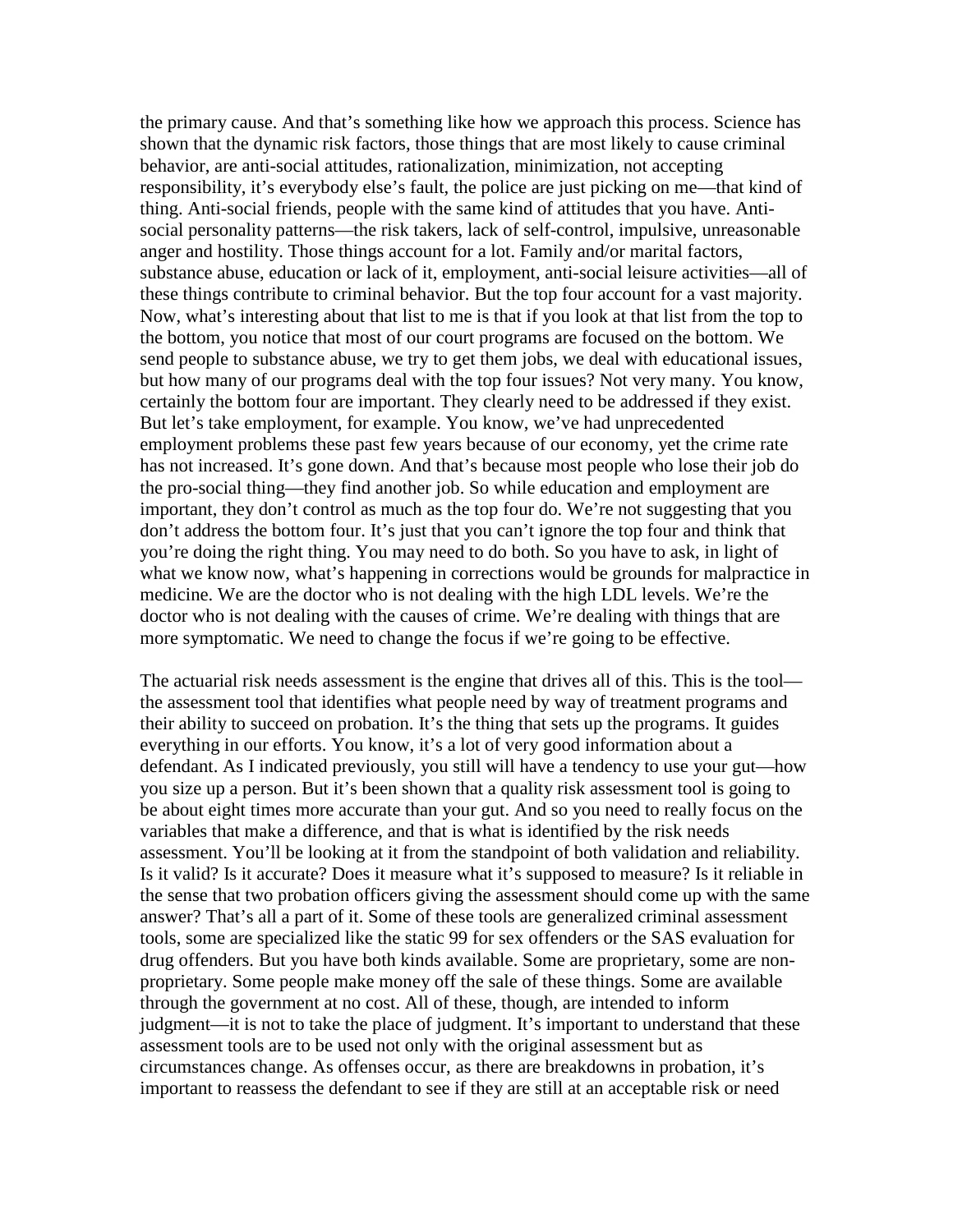greater services. It's important to realize all the time that risk is dynamic—it changes. So too must probation change and the services must change.

So the use of the risk assessment tool will help you identify appropriate levels of supervision. It will identify these dynamic factors and the appropriate conditions of probation. It will help determine amenability to probation and the kind of treatment they need. But it's not to be used to determine the severity of penalty. We'll talk more about that in a minute. Risk assessment tools have their limits. They will not tell you if a person is going to re-offend. There will be people with high risk factors that will not re-offend. There are people with low risk factors that will re-offend. But evidence-based practice is trying to improve the odds. We are at least... if we can't deal with an individual, we can at least deal with a group of people with similar characteristics. And hopefully through a combined approach to this level of treatment we can improve everybody's lot. But there are no guarantees.

These risk assessment tools will help identify conditions of probation. There are really two factors to address. There are treatment conditions. It will help identify the specific needs or specific treatment conditions. And it will help identify the level of monitoring or control over an individual. Both of these things are subject to negotiation with the probation department. And it will form this framework for the case plan. It's important that these plans be flexible and realistic. Courts have to avoid the tendency to load up conditions on people because loading up unnecessary conditions, as I've indicated earlier, simply makes people resentful, becomes expensive and becomes counterproductive. Here is something that's very important... we need to avoid the practice that all of us have engaged in of plea-bargaining conditions of probation. Generally speaking, when we have sentencing before us we will not have the results of the risk assessment. It's important for us not to structure a condition of probation that is not based on actual need. Otherwise, we are wasting the defendant's time and we are wasting probation's time. So hopefully the courts and the various criminal justice players will be flexible enough to allow later adjustments to the probation process to meet the actual needs and not try to artificially add conditions that are not appropriate for a particular defendant. That just creates its own ills. Again, we try to do no harm.

The treatment principle deals with what works and the science has shown that the most effective services in reducing recidivism are cognitive behavioral interventions based on social learning principles. Again, it sounds like psychobabble to me but the fact is we have all learned in a social way. We have responded to carrots and sticks—you know, awards and punishments. These are the things that shape us and the criminal offender is no different. Again, we are trying to internalize change, not simply use external forces to control it. There are both positive and negative approaches to punishment or to consequences. We have seen, though, through the science that rewards are better than the negative. Rewards are most effectively administered at a four-to-one ratio—four positive to one negative. Criminal defendants often respond to what they get out of it, and if they get something positive out of it they are going to be more attuned to change than simply a negative consequence—which they often consider simply as the price of doing business.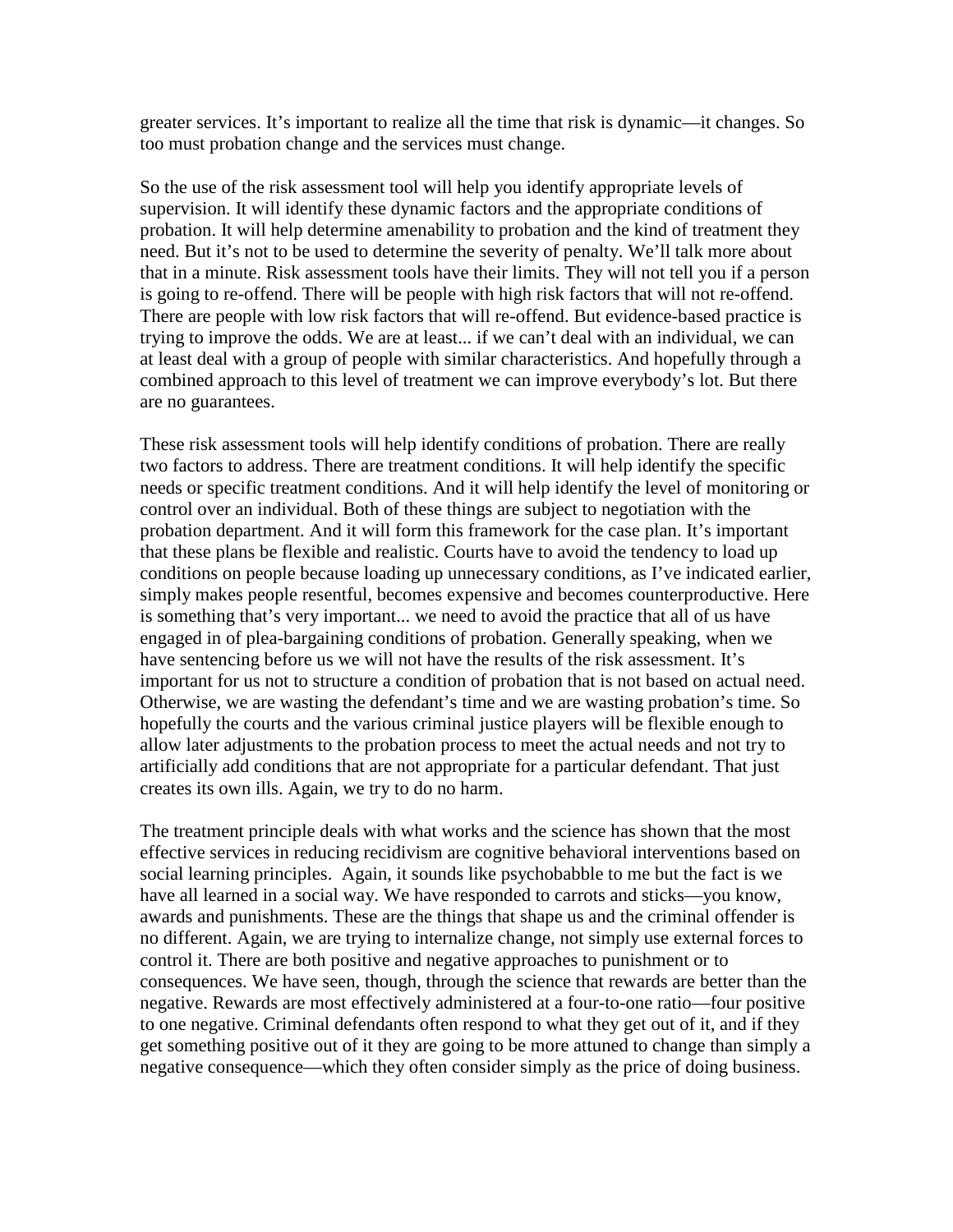So we want to try to emphasize whenever possible their rewards. And I don't mean that you have to hug a thug every time you come to court. (laughing).

But you can give rewards through compliments, through changing custody levels, through changing monitoring levels. There are lots of ways of telegraphing to an individual that they're doing the right thing—they're on the right path, to reward good things. By the same token, there has to be consequences but a swift, certain and proportionate response is what's important. The severity of the sanction doesn't necessarily make a better result in the end of it. Long sentences do incapacitate and if that's the objective, then that has merit on its own, but it's not for the purpose of recidivism. People who have worked the drug court calendar know that a short, quick burst of custody time over a weekend—promptly given as a direct consequence for a dirty test—has far more effect than a three- or four-month sentence. This is what we're talking about. An appropriate level of sanction where necessary but, again, hopefully trying to keep a balance between both positive and negative. That's the social learning principle that we need to try to put in play.

There are a variety of things that work—role modeling. Judges can role model in the demeanor they have on the bench and in dealing with people—trying to build respect. Demonstration works well. A lot of these people simply don't know how to make a decision under stress. Sometimes they do that through their probation office. Role playing, feedback—judges can do that, giving people both positive and negative feedback. When things are going well, you tell the defendant that's something positive. An opportunity to practice skill, motivational interviewing—judges can do that. As you have a dialog with a defendant you draw them out. You don't become an inquisitor, you bring out factors. You deflect challenges, you don't argue but you draw the person out and try to develop their sense of value. That is motivational interviewing and has very positive effects.

Things that don't work are shaming programs, just drug education programs, awareness programs have been shown not to work. Classes based on fear or emotion—"Scared Straight" for example, has a wonderful momentary effect but it doesn't have the longlasting internalized change that we're looking for. Non-action-oriented group counseling doesn't work. Intensive supervision without the component of treatment does not work. Non-skill-based education programs—when you're not working on something to improve talent in something, it's not effective. Freudian approaches may make the offender feel better but it does nothing about the long-term benefit.

Up to this point we've been sort of talking about some of the initial sentencing and management on probation, but what if things go wrong? How do we handle probation violations? One size does not fit all—everybody is different and their violations are different, and in our approach we have to account for that. We look at basically three variables—the nature and severity of the violation, the extent of prior compliance so is this the first violation after months of maintaining a proper track, and then what is really the risk of reassessment? As I indicated, risk is dynamic—it changes. And so it's important to have a reassessment of their status on probation through the administration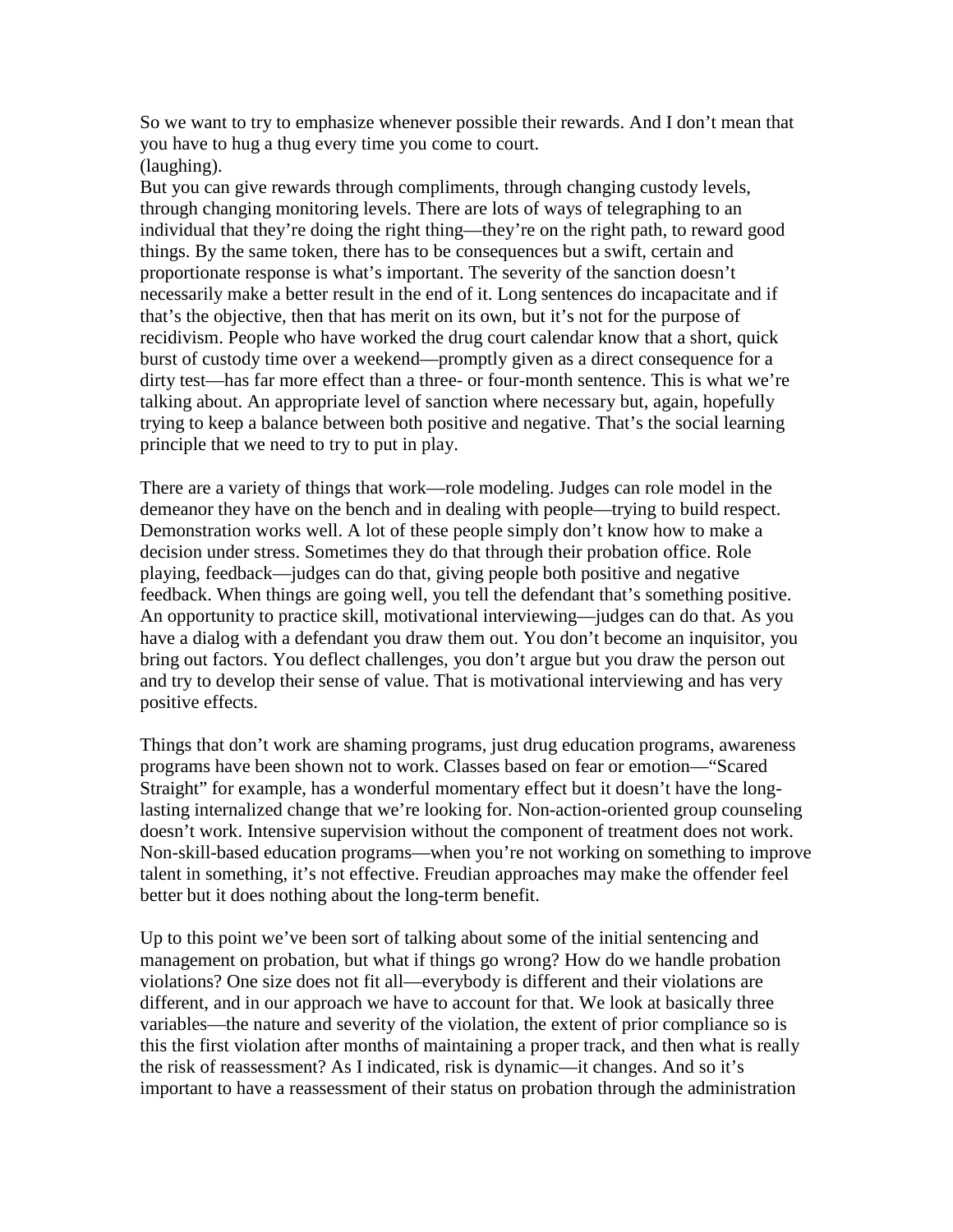of another risk assessment. It may be an abbreviated one, but at least kind of a check-up to see where they are and are they really offending to a point where we need to do something at a higher level than we might otherwise? Again, swift, certain, proportionate sanctions may be appropriate. Not everyone needs to go to the state prison. Hopefully there are graduated sanctions and services with again an emphasis on incentives and reinforcement to try to avoid probation violations.

Progress in treatment is subject to relapse—it's natural, it happens. Whether you are trying to lose weight or whether you're trying to kick drugs, relapse is natural. So with criminal behavior there are going to be problems and we have to address them as problems, not necessarily violations to the extent that are going to require people to go to state prison—at least certainly to a lesser extent than we have in the past.

This should be a wonderful opportunity to develop administrative sanctions—things that can be developed with the probation department with the input and guidance of the court so that as much as possible can be handled by the probation department, allowing them to make some calls as to what should happen to an offender without necessarily involving the court. Not everything needs to come back to court. For example, penal code section 1203.2 is a perfect opportunity for people to work with the probation department to modify without court appearance. It saves a huge amount of time for the court, allows the probation department to be quick and responsive in dealing with the offender, and moves things along without the need of a court appearance. And it allows probation and the court to work together to develop an understanding of how much risk we should be willing to accept before we do have to respond.

It's important to understand the proper use of assessments and what the science and policy has developed so far in terms of the information that's generated by these risk assessments. I want to emphasize two points—what are the scores that are generated... there will be a number score... as opposed to the risk factors, the criminogenic needs that are developed. This is the two basic kinds of information that are going to come out of the assessment, and the use of them varies greatly and should be watched very carefully. For example, you may use the score itself if it's low as one of the reasons you would use to grant probation. A person has demonstrated to be low risk, it's appropriate to give them that benefit and to grant probation. However, it's not appropriate to use a high risk score—the number—to deny probation. And there are a number of reasons for that. In your materials I cite you to the [Mallencheck] case which comes out of Indiana. [Mallencheck] was a case involving a judge who set a prison term on a triad using the risk score information. The court held that that was improper. However, the risk factors could be considered. Further, these assessment tools were not developed for this purpose and we know that risk changes. And if you use a score we are punishing someone for what may happen in the future rather than what has happened. And so far, our system doesn't countenance punishment with that kind of approach. So it is appropriate to use the risk factors—looking at what the person needs and deciding whether to grant or deny probation. It may be their needs are so great that the local county is not in a position to help. And for public safety at that point, you need to commit someone to state prison. It's appropriate for that, you can consider for that. But again, this is information to be